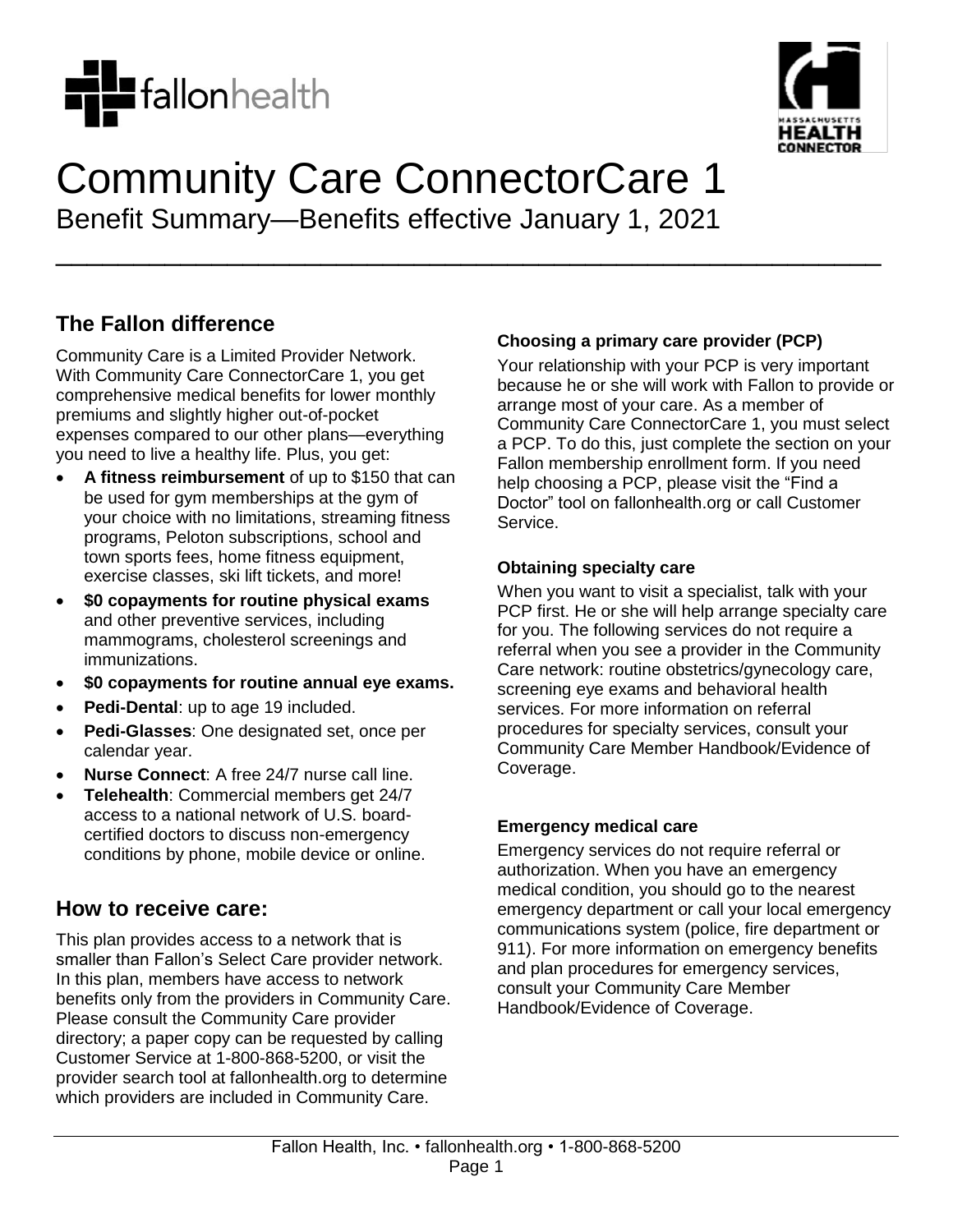| <b>Plan specifics</b>                                                                                                                                                                                                                                                                                       |                                                     |
|-------------------------------------------------------------------------------------------------------------------------------------------------------------------------------------------------------------------------------------------------------------------------------------------------------------|-----------------------------------------------------|
| Benefit period<br>The benefit period, sometimes referred to as a "benefit year," is the 12-month span of<br>plan coverage, and the time during which the deductible, out-of-pocket maximum and<br>specific benefit maximums accumulate.                                                                     | Varies by account                                   |
| Out-of-pocket maximum<br>The out-of-pocket maximum is the total amount of deductible, coinsurance and<br>copayments you are responsible for in a benefit period. The out-of-pocket maximum<br>does not include your premium charge or any amounts you pay for services that are<br>not covered by the plan. | \$250 Individual<br>\$500 Family                    |
| <b>Benefits</b>                                                                                                                                                                                                                                                                                             | <b>Your cost</b>                                    |
| <b>Office</b>                                                                                                                                                                                                                                                                                               |                                                     |
| Routine physical exams (according to MHQP preventive guidelines)                                                                                                                                                                                                                                            | \$0                                                 |
| Office visits (primary care provider)                                                                                                                                                                                                                                                                       | \$0                                                 |
| Office visits (specialist)                                                                                                                                                                                                                                                                                  | \$0                                                 |
| Office visits (limited service clinics, e.g., Minute Clinic)                                                                                                                                                                                                                                                | \$0                                                 |
| Routine eye exams (one every 12 months)                                                                                                                                                                                                                                                                     | \$0                                                 |
| Telehealth (24/7 access to doctors to discuss non-emergency conditions by<br>phone, mobile app or online)                                                                                                                                                                                                   | \$0                                                 |
| Short-term rehabilitative services (60 visits per benefit period)                                                                                                                                                                                                                                           | \$0                                                 |
| Prenatal care                                                                                                                                                                                                                                                                                               | \$0                                                 |
| <b>Preventive services</b><br>Tests, immunizations and services geared to help screen for diseases and improve<br>early detection when symptoms or diagnosis are not present                                                                                                                                | Covered in full                                     |
| Diagnostic services<br>Tests, immunizations and services that are intended to diagnose, check the status of,<br>or treat a disease or condition                                                                                                                                                             | \$0                                                 |
| Imaging (CAT, PET, MRI, Nuclear Cardiology)                                                                                                                                                                                                                                                                 | \$0                                                 |
| Chiropractic care                                                                                                                                                                                                                                                                                           | \$0                                                 |
| <b>Prescriptions</b>                                                                                                                                                                                                                                                                                        | Tier 1/Tier 2/Tier 3/Tier 4                         |
| Prescription drugs, insulin and insulin syringes                                                                                                                                                                                                                                                            | \$1/\$3.65/\$3.65/\$3.65<br>(30-day supply)         |
| Generic contraceptives and contraceptive devices                                                                                                                                                                                                                                                            | \$0<br>(30-day supply)                              |
| Brand contraceptives with no generic equivalent (prior authorization required)                                                                                                                                                                                                                              | With prior authorization: \$0<br>(30-day supply)    |
| Brand contraceptives with a generic equivalent (prior authorization required)                                                                                                                                                                                                                               | Tier 3: \$3.65<br>Tier 4: \$3.65<br>(30-day supply) |
| Prescription medication refills obtained through the mail order program                                                                                                                                                                                                                                     | \$2/\$7.30/\$7.30/\$7.30<br>(90-day supply)         |

# Fallon Health, Inc. • fallonhealth.org • 1-800-868-5200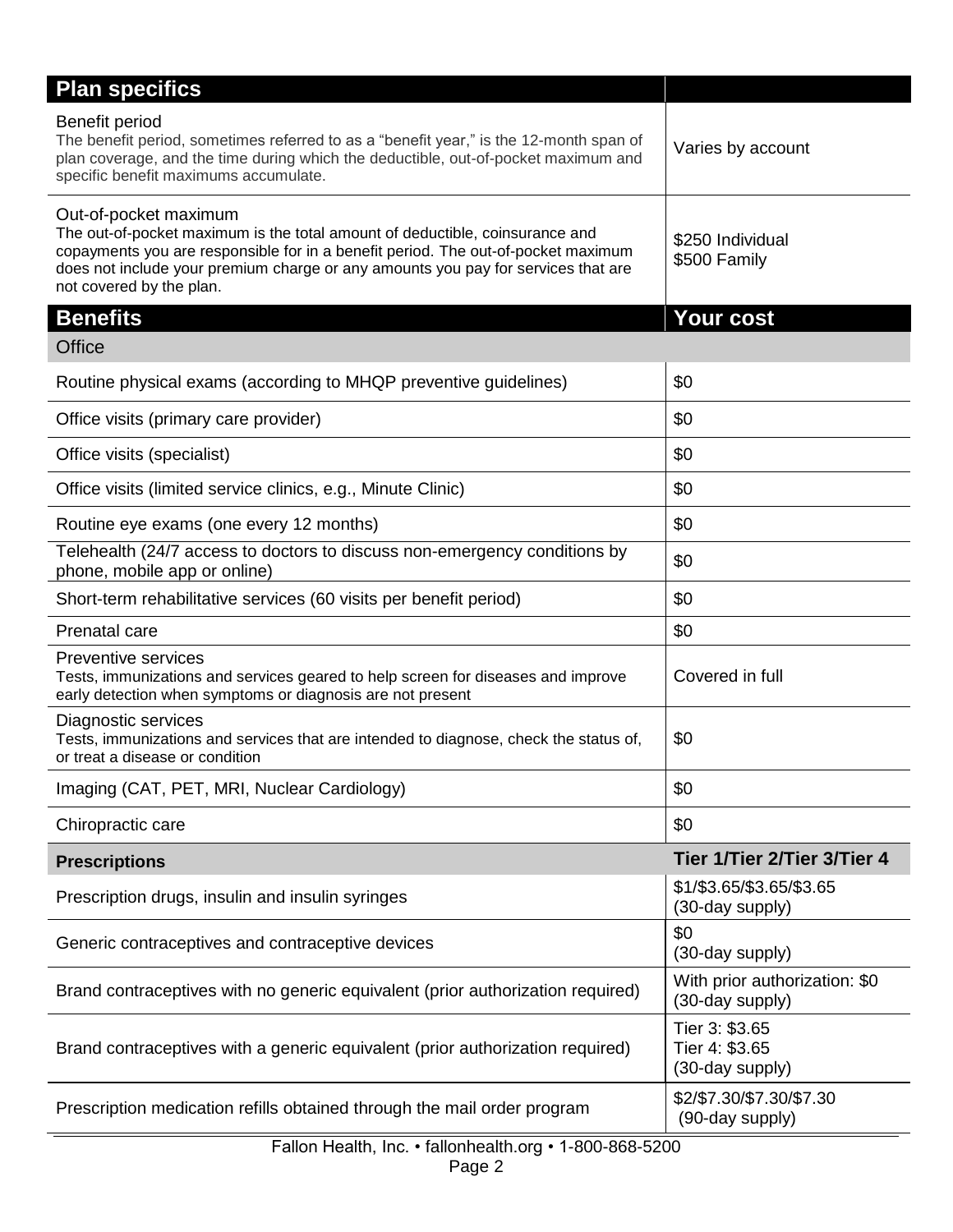| <b>Benefits</b>                                                                                                                                                                                                                                                                                                                                  | <b>Your cost</b>                 |  |
|--------------------------------------------------------------------------------------------------------------------------------------------------------------------------------------------------------------------------------------------------------------------------------------------------------------------------------------------------|----------------------------------|--|
| <b>Inpatient hospital services</b>                                                                                                                                                                                                                                                                                                               |                                  |  |
| Room and board in a semiprivate room (private when medically necessary)                                                                                                                                                                                                                                                                          | Covered in full                  |  |
| Physicians' and surgeons' services                                                                                                                                                                                                                                                                                                               | Covered in full                  |  |
| Physical and respiratory therapy                                                                                                                                                                                                                                                                                                                 | Covered in full                  |  |
| Intensive care services                                                                                                                                                                                                                                                                                                                          | Covered in full                  |  |
| Maternity care                                                                                                                                                                                                                                                                                                                                   | Covered in full                  |  |
| <b>Same-day surgery</b>                                                                                                                                                                                                                                                                                                                          |                                  |  |
| Same-day surgery in a hospital outpatient or ambulatory care setting                                                                                                                                                                                                                                                                             | Covered in full                  |  |
| <b>Emergencies</b>                                                                                                                                                                                                                                                                                                                               |                                  |  |
| Emergency room visit                                                                                                                                                                                                                                                                                                                             | Covered in full                  |  |
| <b>Skilled nursing</b>                                                                                                                                                                                                                                                                                                                           |                                  |  |
| Skilled care in a semiprivate room                                                                                                                                                                                                                                                                                                               | Covered in full                  |  |
| <b>Substance abuse</b>                                                                                                                                                                                                                                                                                                                           |                                  |  |
| Office visits                                                                                                                                                                                                                                                                                                                                    | \$0                              |  |
| Detoxification in an inpatient setting                                                                                                                                                                                                                                                                                                           | Covered in full                  |  |
| Rehabilitation in an inpatient setting                                                                                                                                                                                                                                                                                                           | Covered in full                  |  |
| <b>Mental health</b>                                                                                                                                                                                                                                                                                                                             |                                  |  |
| Office visits                                                                                                                                                                                                                                                                                                                                    | \$0                              |  |
| Services in a general or psychiatric hospital                                                                                                                                                                                                                                                                                                    | Covered in full                  |  |
| <b>Other health services</b>                                                                                                                                                                                                                                                                                                                     |                                  |  |
| Skilled home health care services                                                                                                                                                                                                                                                                                                                | Covered in full                  |  |
| Durable medical equipment                                                                                                                                                                                                                                                                                                                        | Covered in full                  |  |
| Medically necessary ambulance services                                                                                                                                                                                                                                                                                                           | Covered in full                  |  |
| <b>Value added features</b>                                                                                                                                                                                                                                                                                                                      |                                  |  |
| It Fits!, an annual benefit period fitness reimbursement (including streaming<br>fitness programs, Peloton subscriptions, school and town sports programs,<br>gym memberships, home fitness equipment, Weight Watchers®, aerobics,<br>Pilates and yoga classes)                                                                                  | \$150 individual<br>\$150 family |  |
| The Healthy Health Plan! a program that supports members (subscriber and<br>spouse age 18 and older) in becoming, and staying, healthy. Simply fill out the<br>health assessment, receive a personalized health report and then take<br>advantage of all the tools available, including health coaching, to help you<br>reach your health goals. | Included                         |  |
| Oh Baby!, a program that provides prenatal vitamins, a convertible car seat,<br>breast pump and other "little extras" for expectant parents—all at no additional<br>cost.                                                                                                                                                                        | Included                         |  |
| Fallon Health, Inc. • fallonhealth.org • 1-800-868-5200                                                                                                                                                                                                                                                                                          |                                  |  |